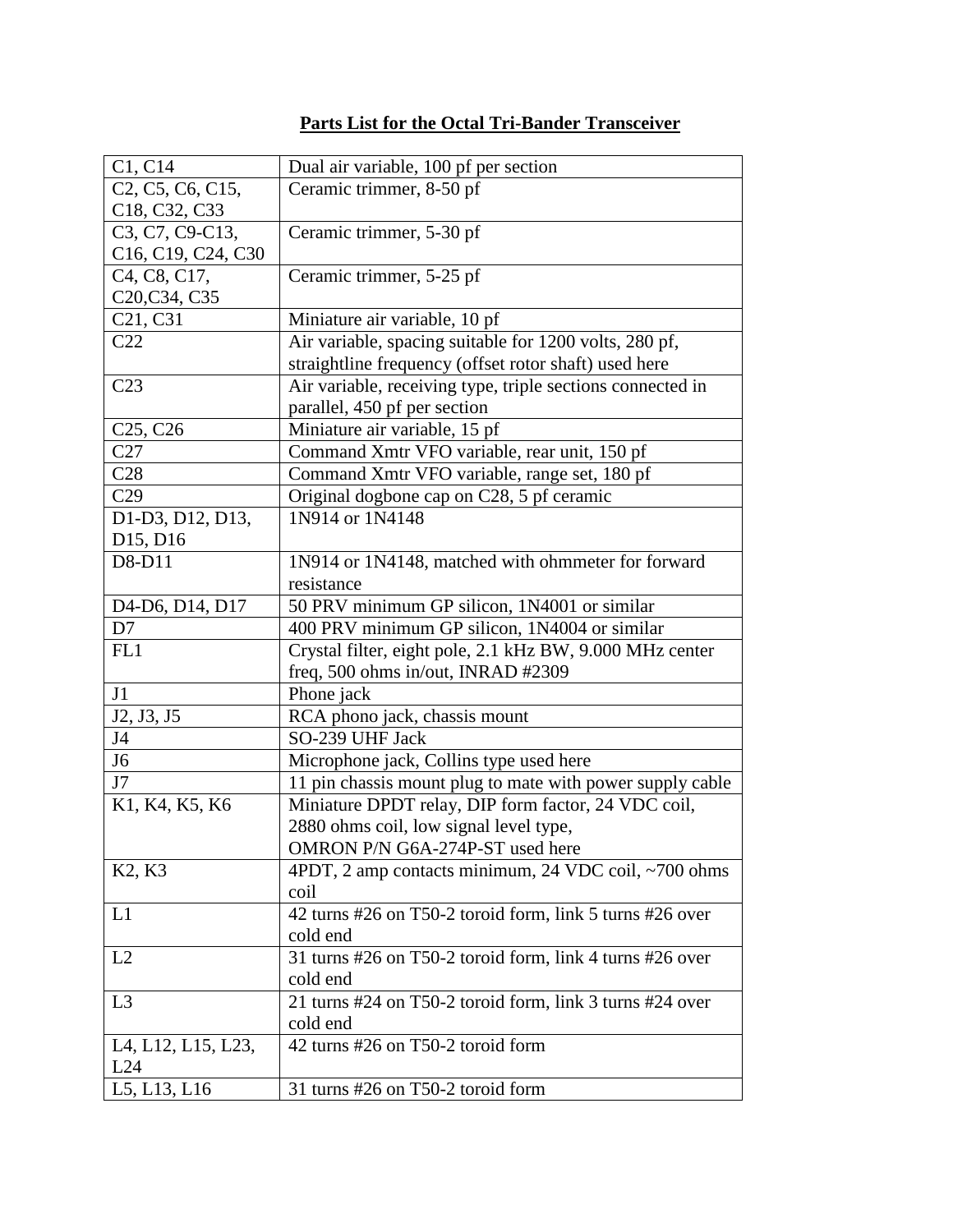| L <sub>6</sub>                  | 21 turns #24 on T50-2 toroid form                           |
|---------------------------------|-------------------------------------------------------------|
| L7 thru L10, L20                | 22 turns #24 on T50-2 toroid form, link 5 turns #24 over    |
|                                 | cold end                                                    |
| L11                             | 22 turns #24 on T50-2 toroid form                           |
| L14, L17                        | 17 turns #24 on T50-2 toroid form                           |
| L18                             | 7 turns #8 tinned copper, .625 in I.D., 2.0 in long         |
| L19                             | Rotary inductor, 10 µH, Johnson P/N 229-0201 or L-0201      |
| L21                             | 14 turns #24 on T50-2 toroid form, link 3 turns over center |
|                                 | of winding                                                  |
| L22                             | VFO Coil from 7.0-9.1 MHz Command Xmtr, original tap        |
|                                 | removed, hot end tapped 3⁄4 turn from top end of winding.   |
| L25, L26                        | 25 turns #24 on T50-2 toroid form                           |
| L27                             | 18 turns #24 on T50-2 toroid form                           |
| M1                              | 0-1 ma meter                                                |
| <b>PC1, PC2</b>                 | 4 turns #18 space wound on 56 ohm, 2 watt carbon resistor   |
| R1, R3-R5, R7, R8               | Panel mount, linear taper, composition                      |
| R <sub>2</sub> , R <sub>6</sub> | Panel mount, audio taper                                    |
| RFC1, RFC2, RFC7,               | Miniature epoxy encapsulated choke                          |
| RFC9, RFC10                     |                                                             |
| RFC3, RFC4, RFC6,               | Pi-wound choke                                              |
| RFC <sub>8</sub>                |                                                             |
| RFC5                            | Pi-wound plate choke, 400 ma minimum. Heathkit plate        |
|                                 | choke from SB-xxx radios used here.                         |
| S <sub>1</sub>                  | Multiple sections, 18 poles total, three position rotary    |
|                                 | switch.                                                     |
| S <sub>2</sub>                  | Three pole, four position rotary switch                     |
| $\overline{S3}$                 | Two pole, two position rotary switch                        |
| S4                              | Three pole, three position rotary switch                    |
| T <sub>1</sub>                  | Audio output transformer, 5k ohms to voice coil, primary    |
|                                 | DC current 30 ma minimum, Stancor P/N A3823 used here       |
| T <sub>2</sub>                  | Output transformer from Command receiver, #5631.            |
|                                 | Alternate is 10k-20k plate to 600 ohms audio transformer.   |
| Y1                              | 9.0015 MHz crystal, McCoy used here, INRAD suitable         |
| Y2                              | 8.9985 MHz crystal, McCoy used here, INRAD suitable         |
| Y3                              | 21.5 MHz crystal                                            |

General Notes:

- 1. Fixed capacitors: Capacitors marked with an asterisk are silver mica, 300 volt minimum rating. Capacitors with a plus sign are electrolytic. AGC and ALC time constant capacitors are mylar or polyester film, 100 volts rating. Bypass capacitors are disc ceramic, 500 volt rating except as noted. Other capacitors may be mylar or polyester film.
- 2. Fixed resistors: Unless otherwise noted, all resistors are 0.25 watt, 5 percent tolerance, carbon composition or carbon film. 0.5, 1.0 and 2.0 watt are 5 percent tolerance, carbon composition or carbon film. 3 watt and greater are wirewound.